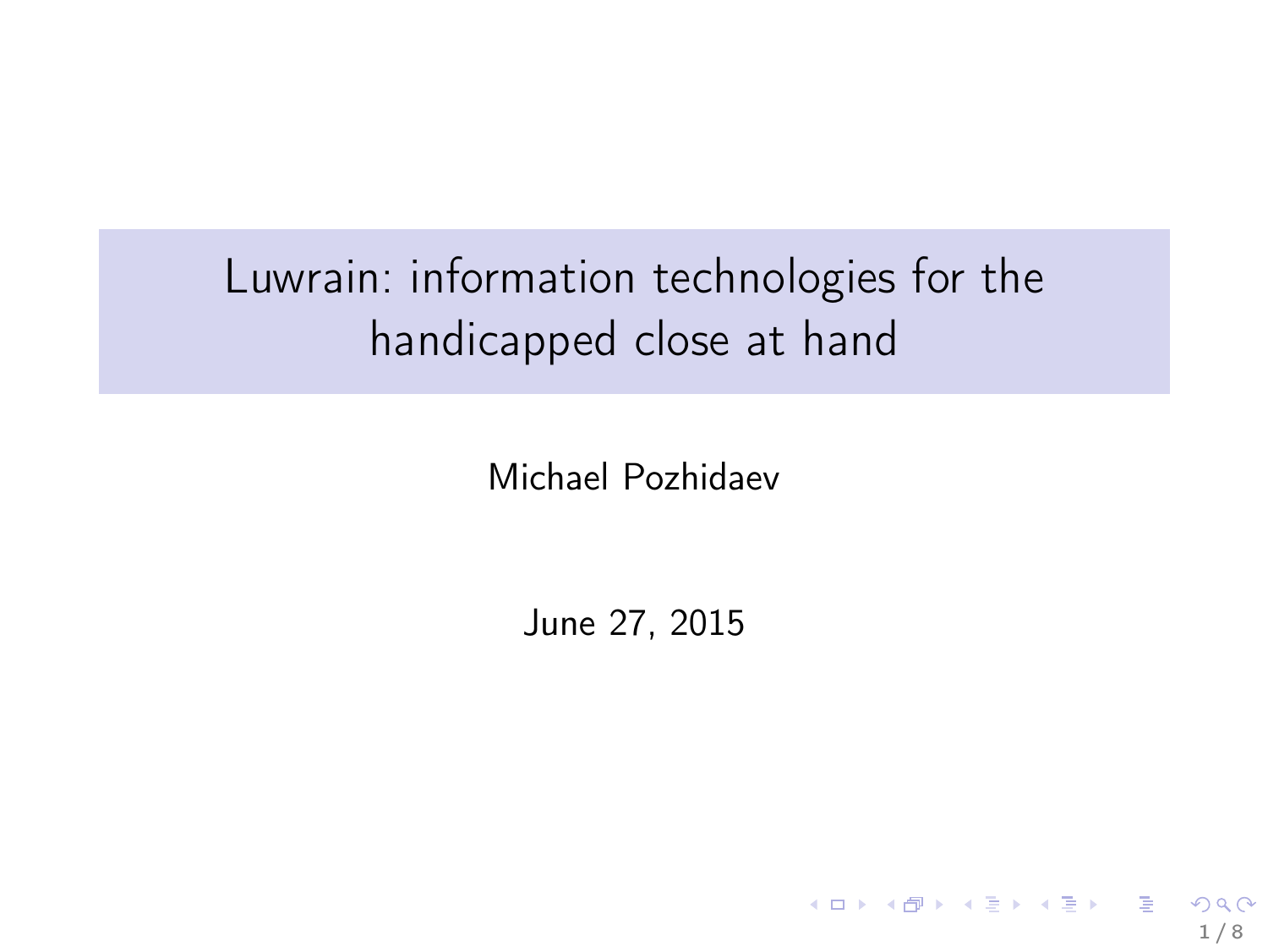- 1. Launch Luwrain on any PC:
	- $\triangleright$  Take as an application for Microsoft Windows, GNU/Linux, etc
	- $\triangleright$  Take as a stand-alone OS on Linux kernel
- 2. Easily recognizable UI: Luwrain takes care of providing information in a way adjusted to the perception of blind people
- 3. No financial barriers for end-users (free and open-source software)

Luwrain isn't a competitor to screen reading solutions.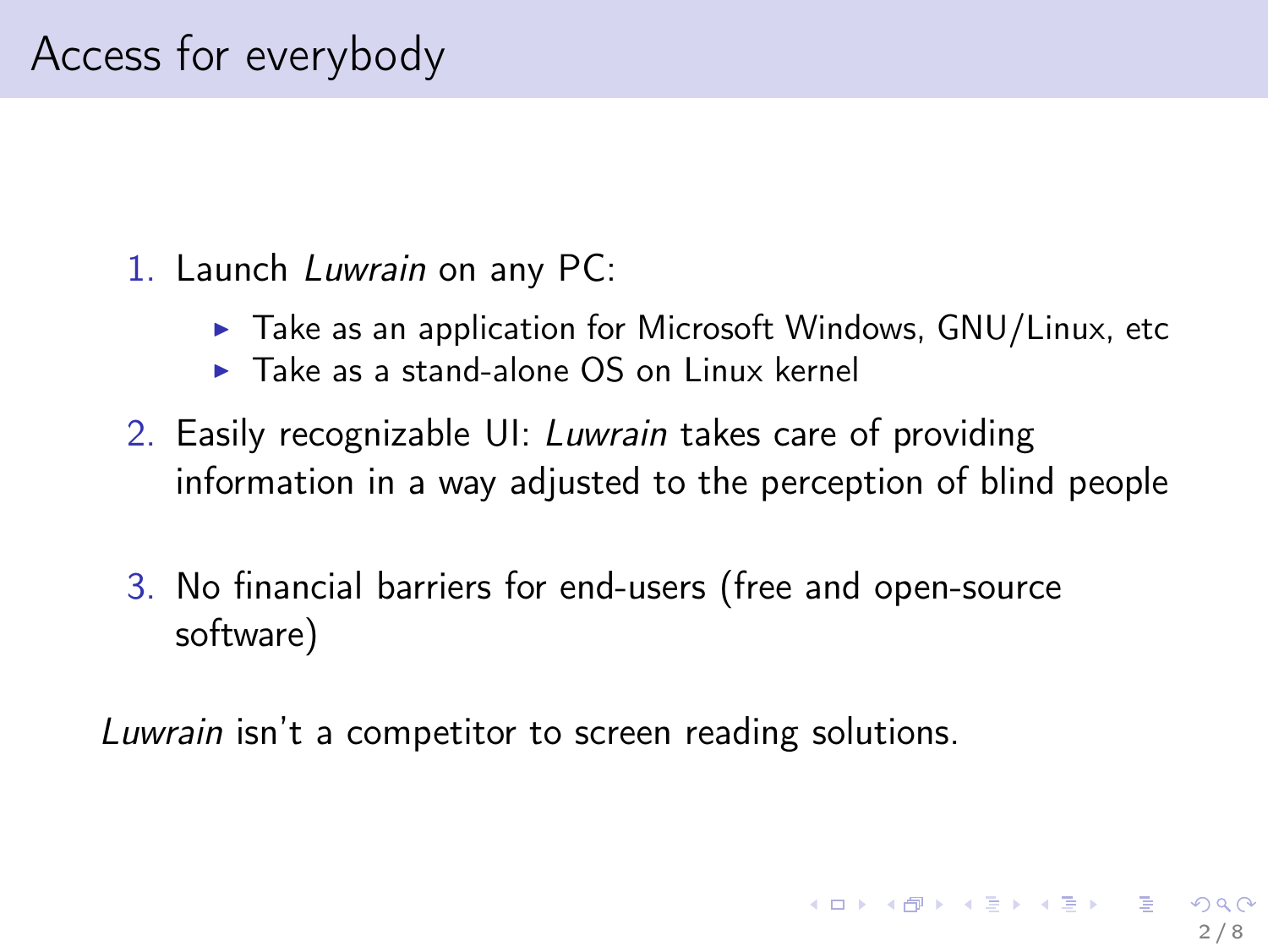- ▶ A plenty of available libraries (POI, JavaMail, GData, etc)
- ► Execution on popular OS
- ▶ javafx.scene.web.WebEngine has Java Script support and gives access to the DOM-structure of the page
- $\blacktriangleright$  Expectation of higher security level

Few arguable disadvantages aren't considered as crucial (garbage collector).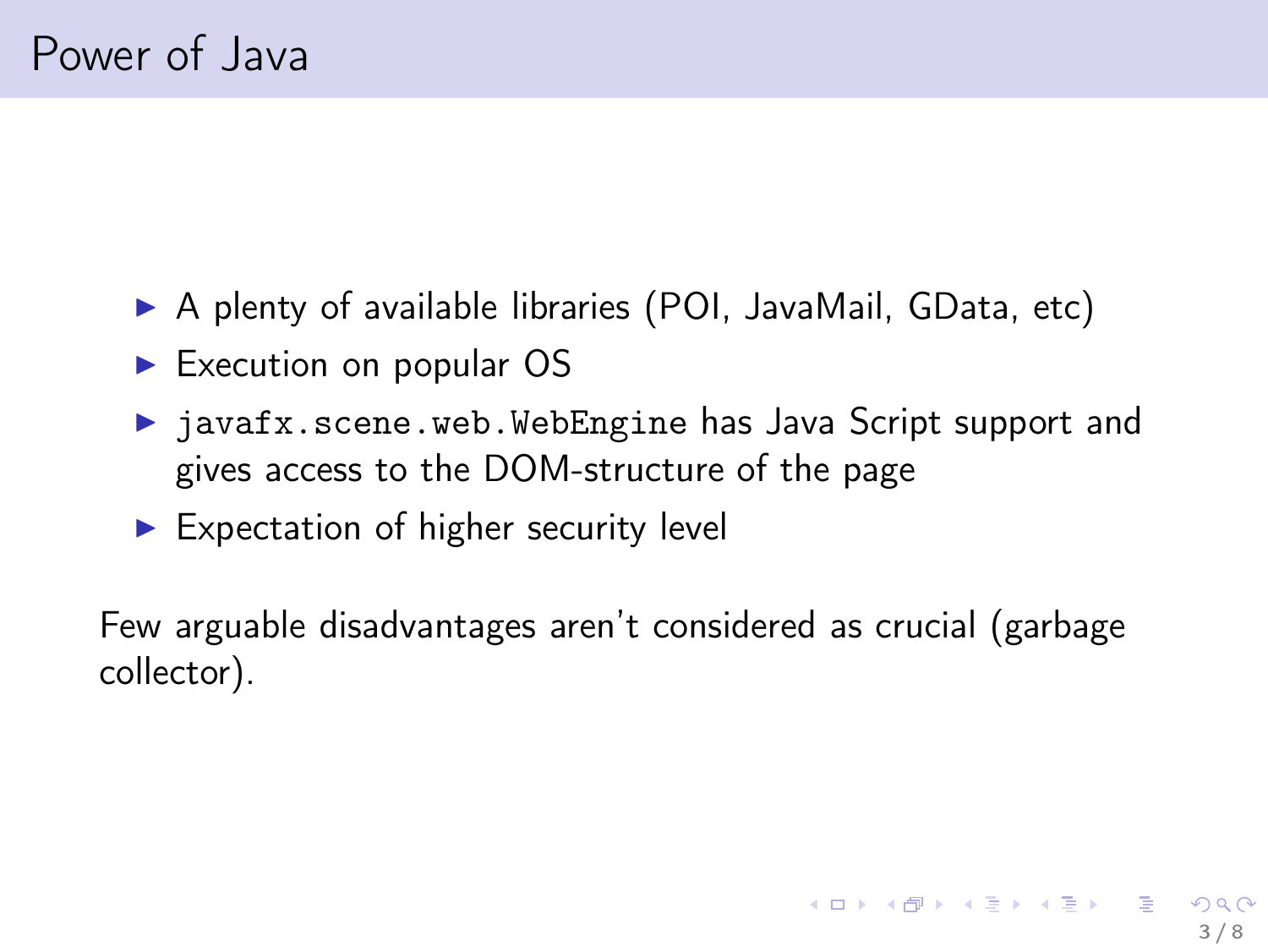## Standard applications

Applications we're about to take care of:

- ▶ Browser (based on javafx.scene.web)
- ► Commander (file manager)
- $\blacktriangleright$  Mail and news
- ▶ Documents and books reader
- ▶ Editors ("Notepad" and with DOCX support)

4 / 8

K ロンバイ (型) 시 (型) 시 (型) 시 (型)

- ▶ Twitter client
- $\blacktriangleright$  Terminal for command line applications
- $\blacktriangleright$  Calendar and personal diary
- ▶ Calculator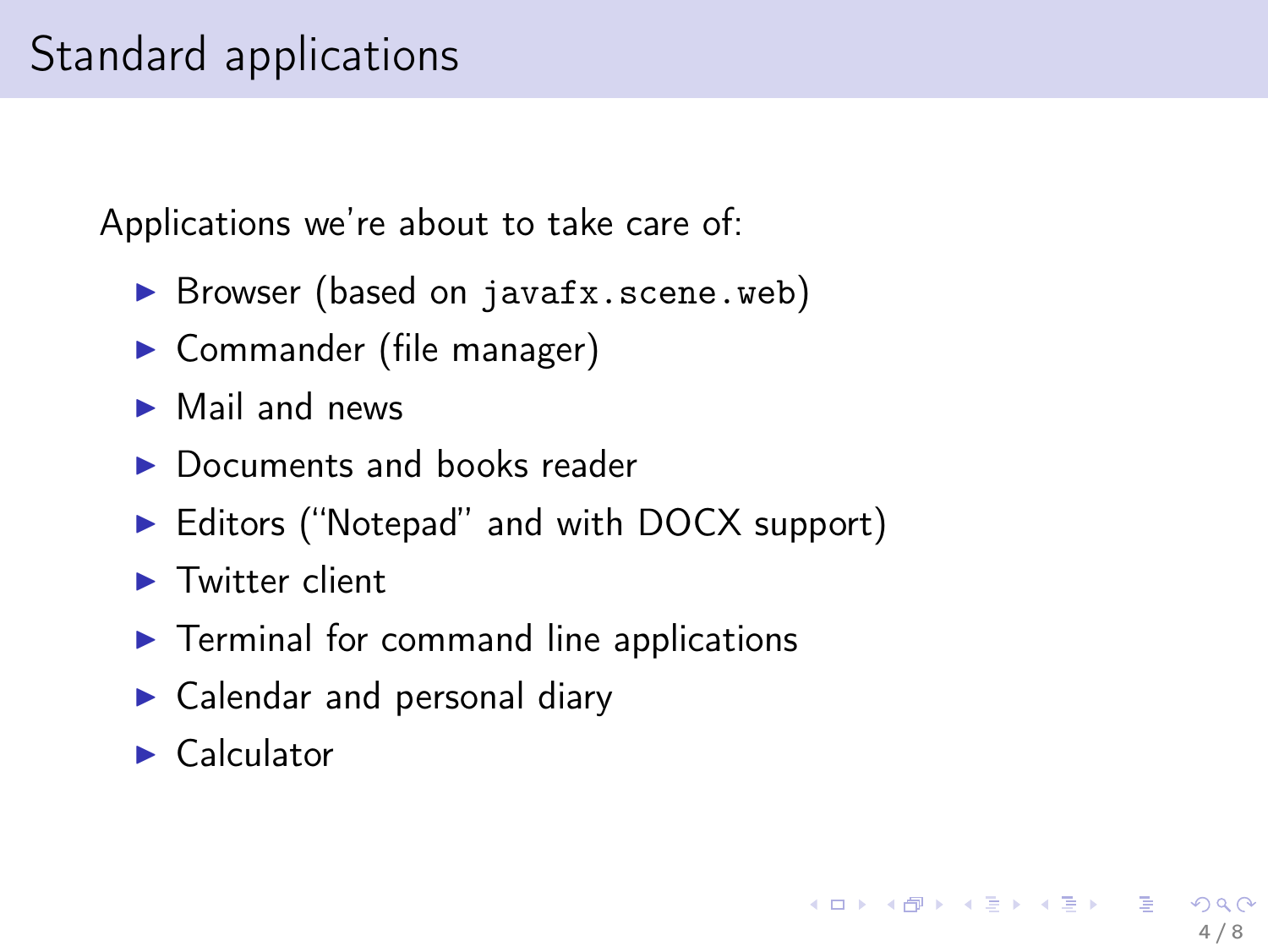Nobody should care whether he/she has experience in accessibility technologies or not.

- ▶ You just construct the interface of your application by using our class library
- $\triangleright$  We promise that the application built in according to our recommendations will be well-recognizable by blind and visually-impaired people
- $\triangleright$  Blind people will get your application regardless their experience, regardless hardware they are using and regardless their financial circumstances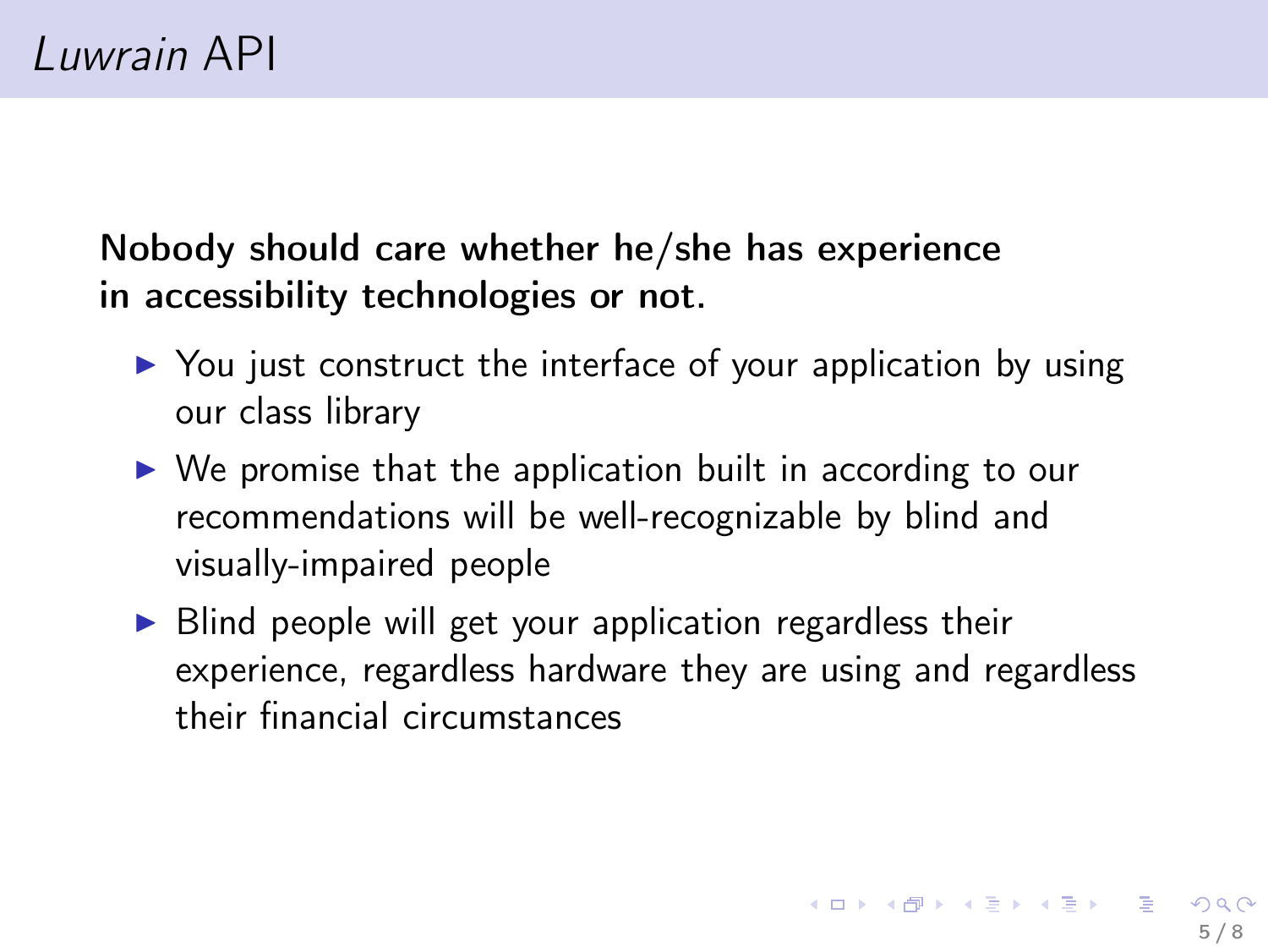- 1. With Open Source communities to implement national standards and foreign languages support
- 2. With social organizations to better understand the requirements of blind people in particular country
- 3. With commercial companies to make their products more accessible (companies get enhancing of their market)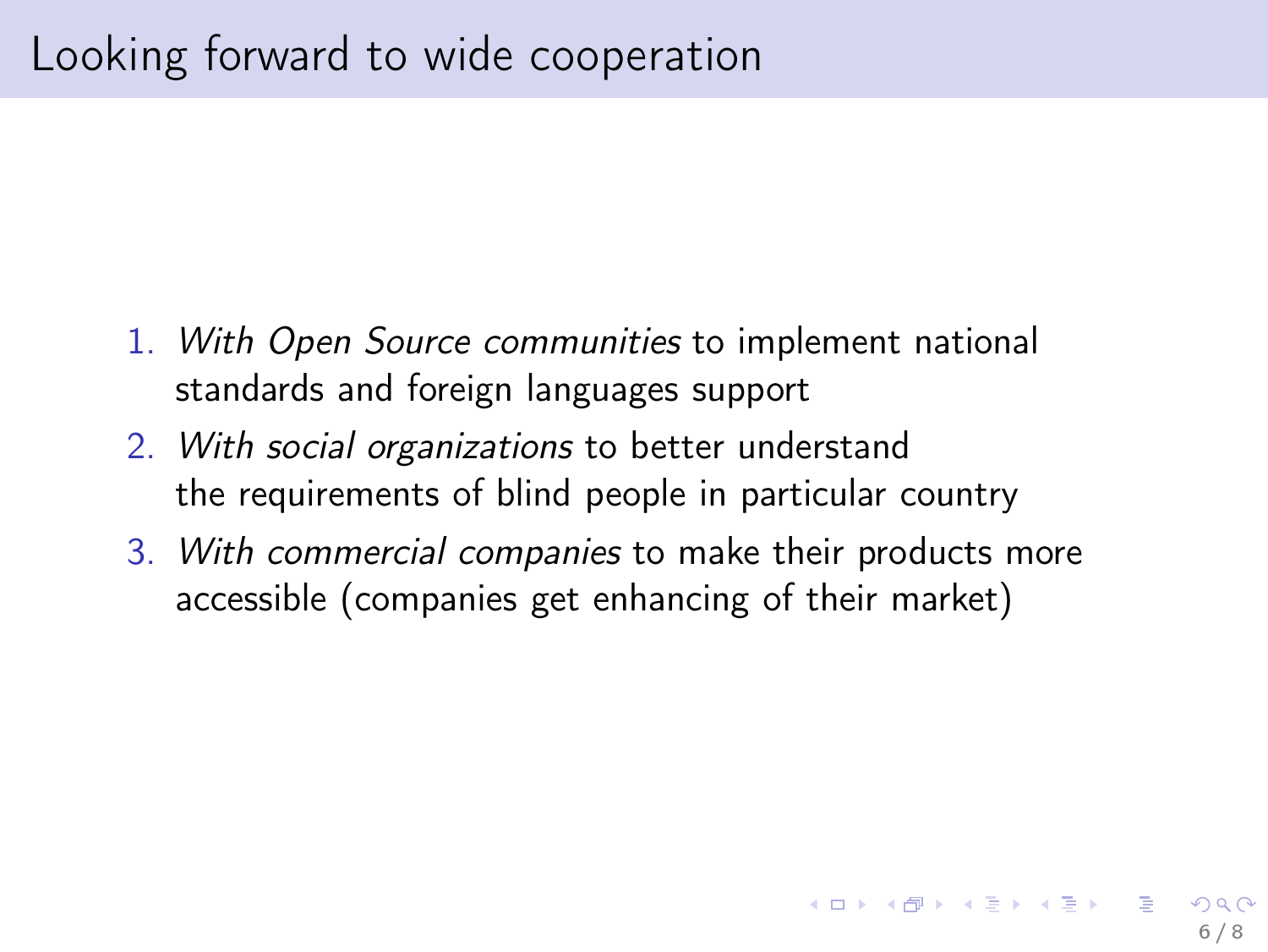Luwrain development is under way in "Electronic Moscow". Current estimation implies getting the first stable release at the end of 2015.

Luwrain is a completely opened project. All of its materials are published and available for reading and using.